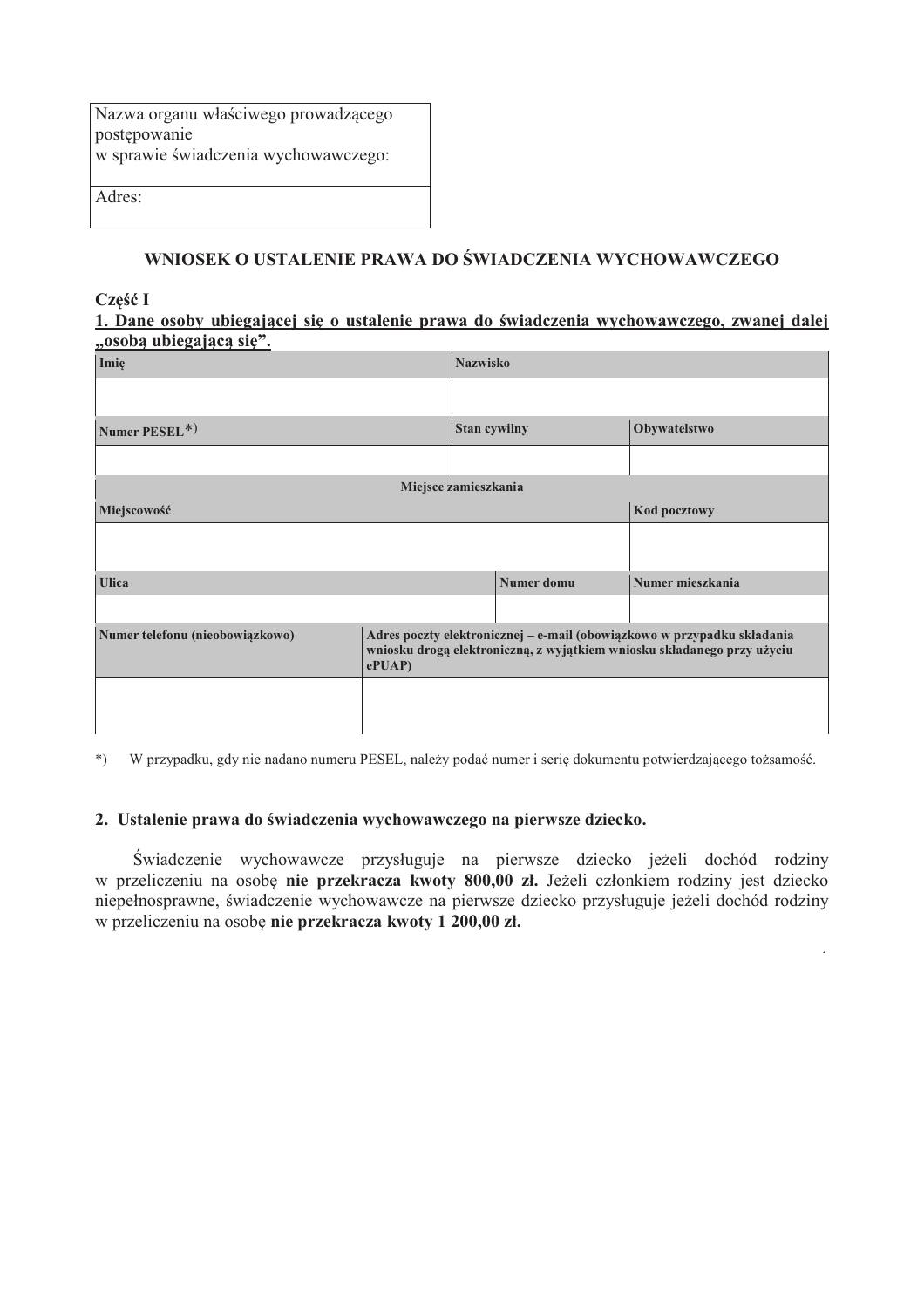Pierwsze dziecko oznacza jedyne lub najstarsze dziecko w rodzinie w wieku do ukończenia 18. roku życia; w przypadku dzieci urodzonych tego samego dnia, miesiąca i roku, będących dziećmi najstarszymi  $\ensuremath{\text{W}}$ rodzinie  $W$ wieku do ukończenia 18. roku życia (czyli w przypadku wieloraczków) pierwsze dziecko oznacza jedno z tych dzieci wskazane przez osobe ubiegajaca się.

Niepełnosprawne dziecko oznacza dziecko legitymujace orzeczeniem sie niepełnosprawności określonym w przepisach o rehabilitacji zawodowej i społecznej oraz zatrudnianiu osób niepełnosprawnych albo orzeczeniem o umiarkowanym lub znacznym stopniu niepełnosprawności.

□ Wnoszę o ustalenie prawa do świadczenia wychowawczego na pierwsze dziecko zamieszkujące ze mną oraz pozostające na moim utrzymaniu (w przypadku zaznaczenia – wypełnić tabelę A oraz tabelę B w przypadku ubiegania się o świadczenie wychowawcze również na kolejne dzieci).

□ Nie wnoszę o ustalenie prawa do świadczenia wychowawczego na pierwsze dziecko

zamieszkujące ze mną oraz pozostające na moim utrzymaniu (w przypadku zaznaczenia – wypełnić  $table B$ ).

#### A. Pierwsze dziecko.

| Imię          |              | <b>Nazwisko</b> | Płeć                             |
|---------------|--------------|-----------------|----------------------------------|
|               |              |                 | $\Box$ kobieta<br>□ mężczyzna    |
| Numer PESEL*) | Stan cywilny | Obywatelstwo    | Data urodzenia<br>$(dd-mm-rrrr)$ |
|               |              |                 |                                  |

\*) W przypadku, gdy nie nadano numeru PESEL, należy podać numer i serię dokumentu potwierdzającego tożsamość.

Osoba ubiegająca się o świadczenie wychowawcze na pierwsze dziecko dołacza do wniosku odpowiednie załączniki (oświadczenia) dotyczące osiągniętych dochodów wypełnione przez członków rodziny.

#### 3. Ustalenie prawa do świadczenia wychowawczego na kolejne dziecko/dzieci w wieku poniżej 18. roku życia, inne niż pierwsze dziecko.

Wnoszę o ustalenie prawa do świadczenia wychowawczego na następujące dzieci/dziecko zamieszkujące ze mną oraz pozostające na moim utrzymaniu (świadczenie wychowawcze na drugie i kolejne dziecko przysługuje do dnia ukończenia przez dziecko 18. roku życia i przysługuje niezależnie od osiagnietego dochodu):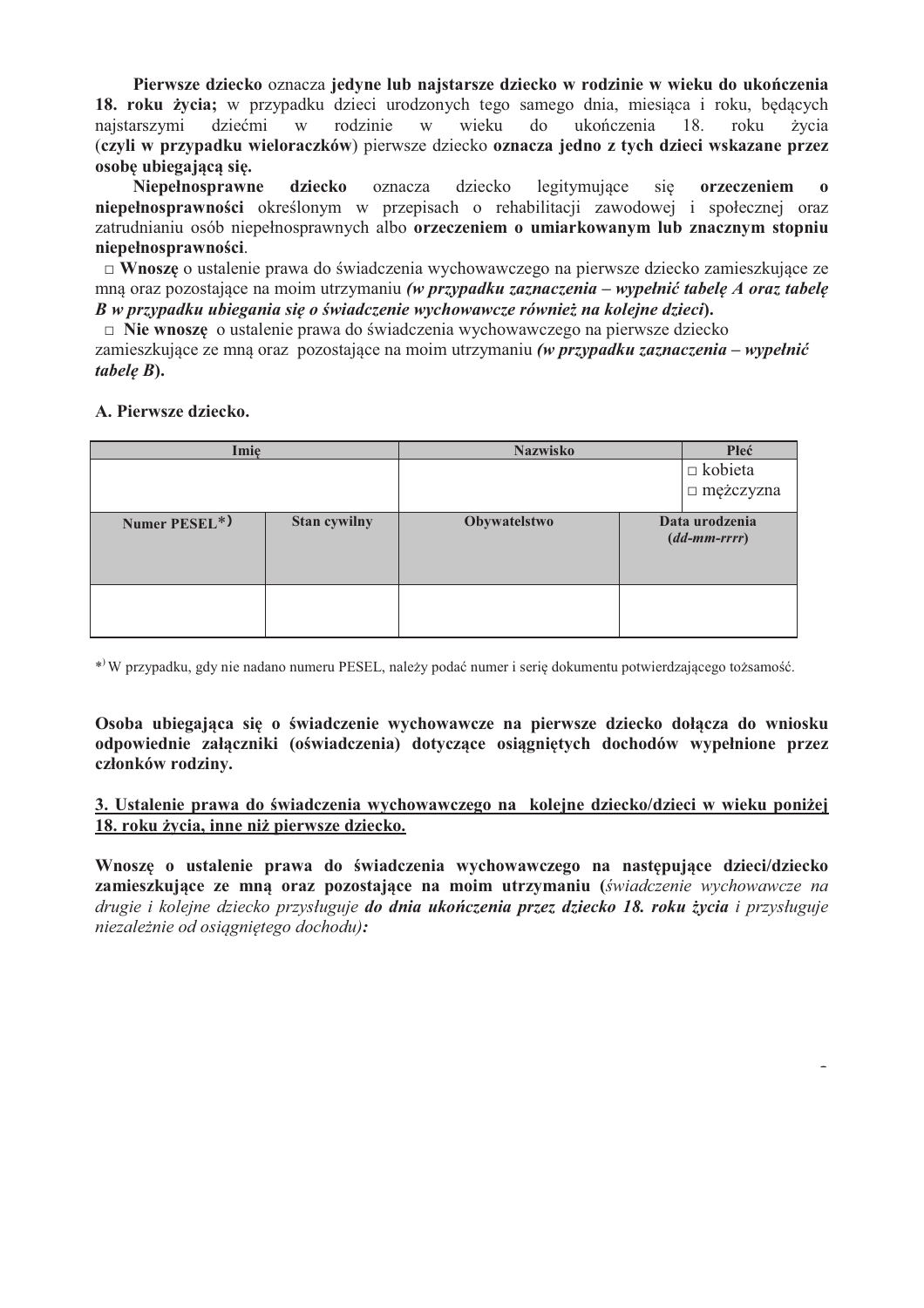# B. Kolejne dziecko/dzieci (poniższa lista nie obejmuje pierwszego dziecka).

| 1.               | Imię          |                     | <b>Nazwisko</b> | Płeć                                           |
|------------------|---------------|---------------------|-----------------|------------------------------------------------|
|                  |               |                     |                 | $\Box$ kobieta                                 |
|                  |               |                     |                 | □ mężczyzna                                    |
|                  | Numer PESEL*) | <b>Stan cywilny</b> | Obywatelstwo    | Data urodzenia                                 |
|                  |               |                     |                 | $(dd\text{-}mm\text{-}rrrr)$                   |
|                  |               |                     |                 |                                                |
| 2.               | Imię          |                     | <b>Nazwisko</b> | Płeć                                           |
|                  |               |                     |                 | $\Box$ kobieta                                 |
|                  |               |                     |                 | □ mężczyzna                                    |
|                  | Numer PESEL*) | <b>Stan cywilny</b> | Obywatelstwo    | Data urodzenia<br>$(dd\text{-}mm\text{-}rrrr)$ |
|                  |               |                     |                 |                                                |
| 3.               | Imię          |                     | <b>Nazwisko</b> | Płeć                                           |
|                  |               |                     |                 | $\Box$ kobieta                                 |
|                  |               |                     |                 | □ mężczyzna                                    |
|                  | Numer PESEL*) | <b>Stan cywilny</b> | Obywatelstwo    | Data urodzenia<br>$(dd\text{-}mm\text{-}rrrr)$ |
|                  |               |                     |                 |                                                |
| $\overline{4}$ . | Imię          |                     | <b>Nazwisko</b> | Płeć                                           |
|                  |               |                     |                 | $\Box$ kobieta                                 |
|                  |               |                     |                 | □ mężczyzna                                    |
|                  | Numer PESEL*) | <b>Stan cywilny</b> | Obywatelstwo    | Data urodzenia<br>$(dd\text{-}mm\text{-}rrrr)$ |
|                  |               |                     |                 |                                                |
| 5.               | Imię          |                     | <b>Nazwisko</b> | Płeć                                           |
|                  |               |                     |                 | $\Box$ kobieta                                 |
|                  |               |                     |                 | □ mężczyzna                                    |
|                  | Numer PESEL*) | <b>Stan cywilny</b> | Obywatelstwo    | Data urodzenia                                 |
|                  |               |                     |                 | $(dd-mm-rrrr)$                                 |
|                  |               |                     |                 |                                                |

\*) W przypadku, gdy nie nadano numeru PESEL, należy podać numer i serię dokumentu potwierdzającego tożsamość.

 $\overline{\phantom{a}}$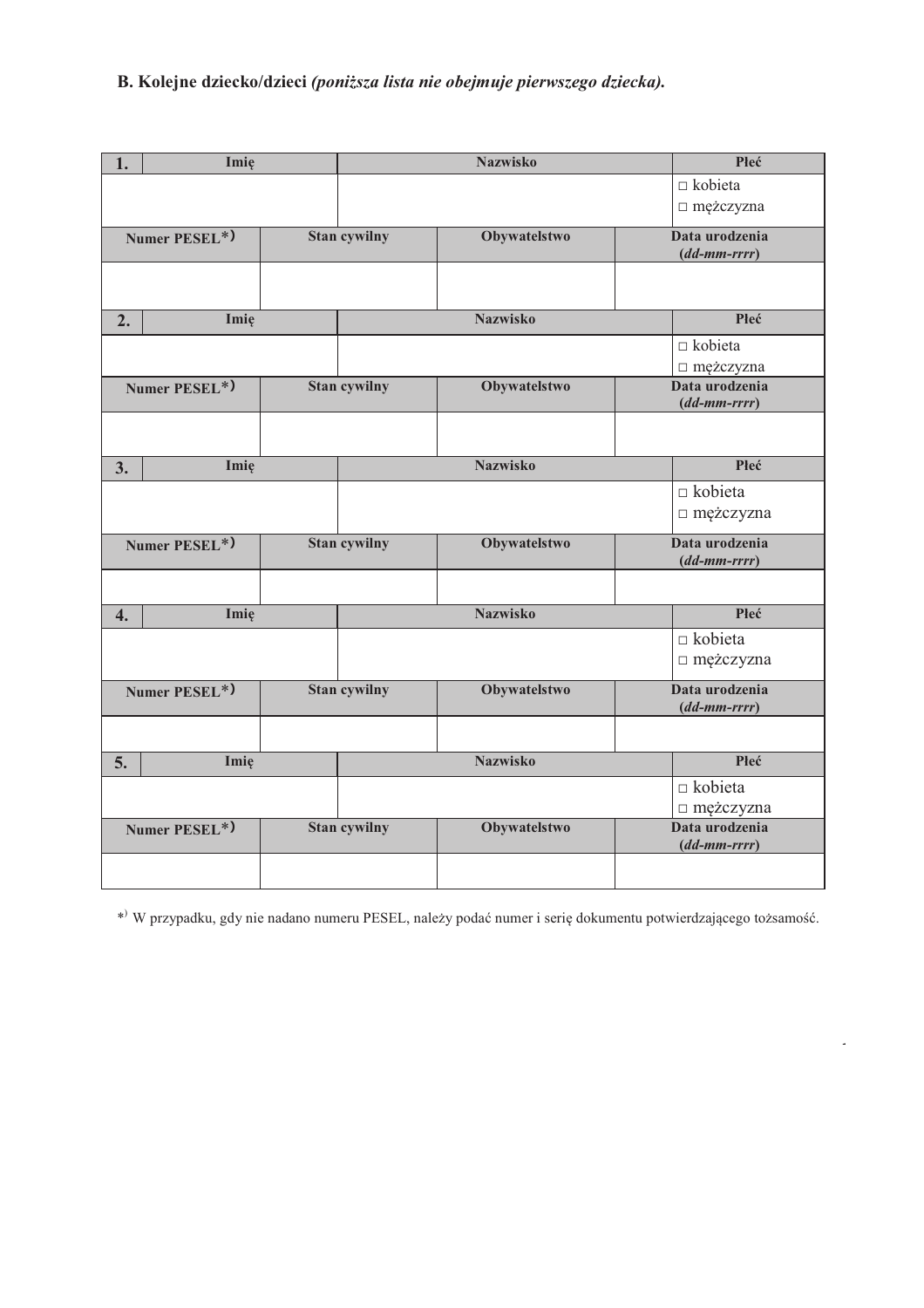### 4. Dane członków rodziny

Rodzina oznacza odpowiednio: małżonków, rodziców dzieci, opiekuna faktycznego dziecka (opiekun faktyczny dziecka to osoba faktycznie opiekującą się dzieckiem, jeżeli wystąpiła z wnioskiem do sądu opiekuńczego o przysposobienie dziecka) oraz zamieszkujące wspólnie z tymi osobami, pozostające na ich utrzymaniu dzieci w wieku do ukończenia 25. roku życia, a także dzieci, które ukończyły 25. rok życia, legitymujące się orzeczeniem o znacznym stopniu niepełnosprawności, jeżeli w związku z ta niepełnosprawnością przysługuje świadczenie pielegnacyjne lub specjalny zasiłek opiekuńczy albo zasiłek dla opiekuna, o którym mowa w ustawie z dnia 4 kwietnia 2014 r. o ustaleniu i wypłacie zasiłków dla opiekunów (Dz. U. z 2016 r. poz. 162). Do członków rodziny nie zalicza się dziecka pozostającego pod opieką opiekuna prawnego, dziecka pozostającego w zwiazku małżeńskim, a także pełnoletniego dziecka posiadającego własne dziecko.

W przypadku gdy dziecko, zgodnie z orzeczeniem sądu, jest pod opieką naprzemienną obydwojga rodziców rozwiedzionych, żyjących w separacji lub żyjących w rozłączeniu, dziecko zalicza się jednocześnie do członków rodzin obydwojga rodziców.

Osoba samotnie wychowująca dziecko (oznacza to pannę, kawalera, wdowę, wdowca, osobę pozostającą w separacji orzeczonej prawomocnym wyrokiem sądu, osobę rozwiedzioną, chyba że wychowuje wspólnie co najmniej jedno dziecko z jego rodzicem) nie wpisuje do składu rodziny drugiego z rodziców dziecka.

W skład mojej rodziny zgodnie z ww. definicia wchodza *(zgodnie z ww. definicia należy wpisać* wszystkich członków rodziny osoby ubiegającej się o świadczenie wychowawcze, w tym dzieci wskazane w tabeli  $A$  i  $B$ ):

| (imię i nazwisko  | stopień pokrewieństwa | $PESEL^*$           | $\leftarrow ^{**}$ urząd skarbowy                          |
|-------------------|-----------------------|---------------------|------------------------------------------------------------|
|                   |                       |                     |                                                            |
| (imię i nazwisko  | stopień pokrewieństwa |                     | $\mbox{PESEL}^{*})$ $\qquad$ urząd $\mbox{skarbowy}^{**})$ |
|                   |                       |                     |                                                            |
| (imię i nazwisko) | stopień pokrewieństwa |                     | $PESEL^{(*)}$ urząd skarbowy <sup>**</sup> )               |
|                   |                       |                     |                                                            |
| (imię i nazwisko  | stopień pokrewieństwa |                     | PESEL <sup>*</sup> ) urząd skarbowy <sup>**</sup> )        |
|                   |                       |                     |                                                            |
| (imię i nazwisko  | stopień pokrewieństwa |                     | $PESEL^{(*)}$ urząd skarbowy <sup>**</sup> )               |
|                   |                       |                     |                                                            |
| (imię i nazwisko  | stopień pokrewieństwa |                     | $PESEL^*$ urząd skarbowy                                   |
|                   |                       |                     |                                                            |
|                   |                       | PESEL <sup>*)</sup> | urząd skarbowy**)                                          |
| (imię i nazwisko  | stopień pokrewieństwa |                     |                                                            |

\*) W przypadku, gdy nie nadano numeru PESEL, należy podać numer i serię dokumentu potwierdzającego tożsamość. \*\*) Wypełnić tylko w przypadku ubiegania się o świadczenie wychowawcze na pierwsze dziecko.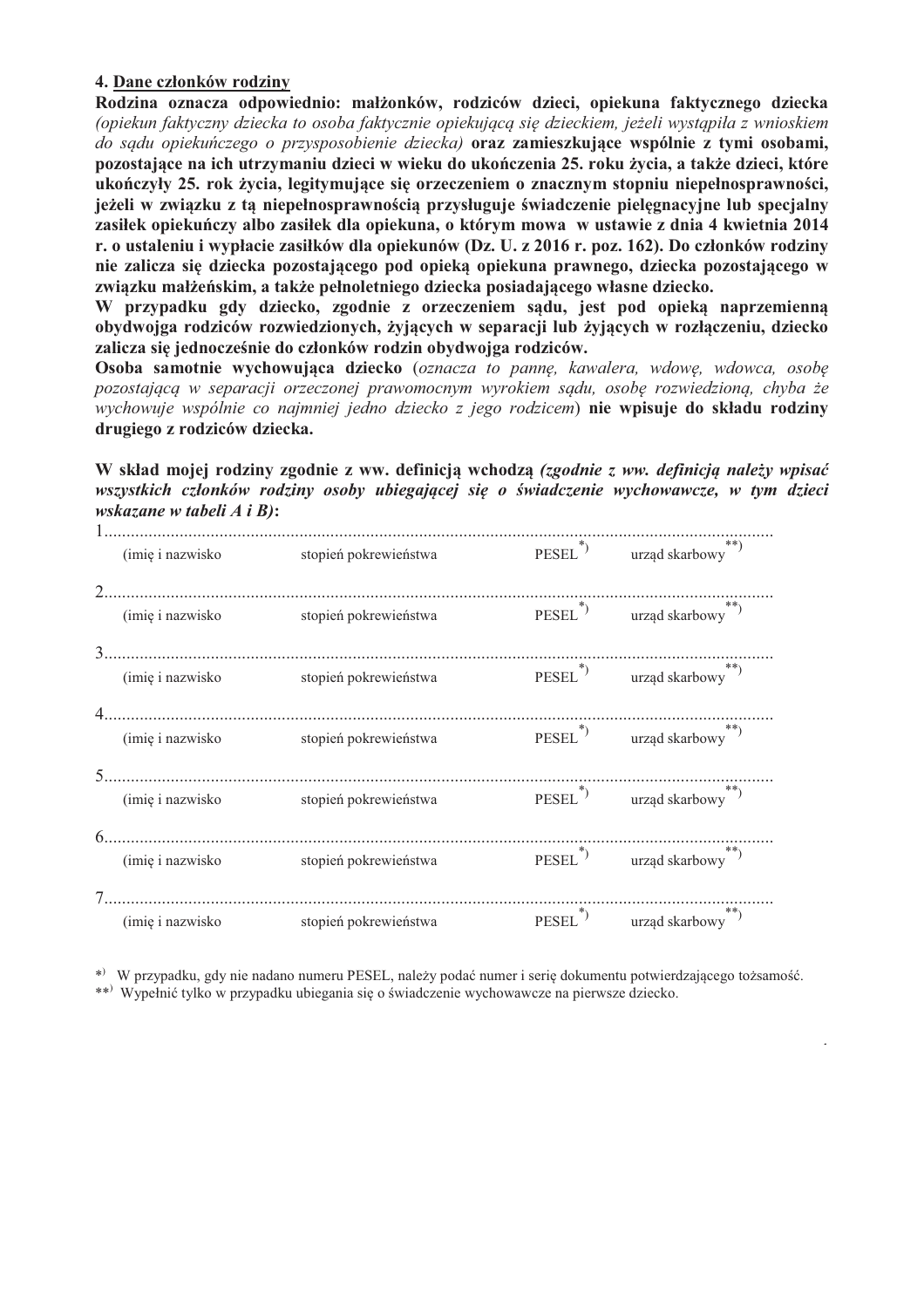5. Oświadczam, że orzeczeniem o niepełnosprawności lub orzeczeniem o umiarkowanym lub znacznym stopniu niepełnosprawności legitymuje się następujące dziecko wchodzące w skład rodziny (wypełnić tylko w przypadku ubiegania się o świadczenie wychowawcze na pierwsze dziecko jeśli członkiem rodziny jest dziecko legitymujące się ww. orzeczeniem):

(imię i nazwisko dziecka) (imię i nazwisko dziecka)

6. Organ, do którego są opłacane składki na ubezpieczenie zdrowotne, o których mowa w art. 3 pkt 1 lit. a ustawy z dnia 28 listopada 2003 r. o świadczeniach rodzinnych (Dz. U. z 2015 r. poz. 114, z późn. zm.) (wypełnić tylko w przypadku ubiegania się o świadczenie wychowawcze na pierwsze dziecko):

 $\Box$  Zakład Ubezpieczeń Społecznych □ Kasa Rolniczego Ubezpieczenia Społecznego  $\Box$  Wojskowe Biuro Emerytalne  $\Box$  Zakład Emerytalno-Rentowy Ministerstwa Spraw Wewnetrznych

 $\Box$  Biuro Emerytalne Służby Więziennej

(nazwa i adres właściwej jednostki)

(nazwa i adres właściwej jednostki)

7. Inne dane (wypełnić tylko w przypadku ubiegania się o świadczenie wychowawcze na pierwsze  $dziecko$ :

7.1. Łączna kwota alimentów świadczonych na rzecz innych osób spoza rodziny wyniosła w roku 

7.2 W roku kalendarzowym<sup>\*</sup> poprzedzającym okres, na który jest ustalane prawo do świadczenia wychowawczego, członkowie rodziny osiągneli dochody:

niepodlegające opodatkowaniu podatkiem dochodowym od osób fizycznych na zasadach  $\Box$ określonych w art. 27, art. 30b, art. 30c, art. 30e i art. 30f ustawy z dnia 26 lipca 1991 r. o podatku dochodowym od osób fizycznych (Dz. U. z 2012 r. poz. 361, z późn. zm.) – wskazane w pouczeniu do Załacznika nr 2 (w przypadku zaznaczenia dodatkowo należy dołaczyć wypełnione oświadczenie członka/członków rodziny stanowiące Załącznik nr 2 do wniosku).

 $\Box$  z działalności podlegającej opodatkowaniu na podstawie przepisów o zryczałtowanym podatku dochodowym od niektórych przychodów osiąganych przez osoby fizyczne (ryczałt ewidencjonowany lub karta podatkowa), pomniejszony o należny zryczałtowany podatek dochodowy i składki na ubezpieczenia społeczne i zdrowotne (w przypadku zaznaczenia dodatkowo należy dołączyć wypełnione oświadczenie członka/członków rodziny stanowiące Załącznik nr 3 do wniosku).  $\Box$  uzyskane z gospodarstwa rolnego, (w przypadku zaznaczenia dodatkowo należy dołączyć oświadczenie członka/członków rodziny stanowiące wypełnione Załącznik nr 3 lub Załącznik nr 4 do wniosku).

\*) Wpisać rok kalendarzowy, z którego dochód stanowi podstawę ustalenia dochodu rodziny (w przypadku ubiegania się o świadczenie wychowawcze na okres trwający od 1 kwietnia 2016 r. do 30 września 2017 r., należy wpisać rok 2014).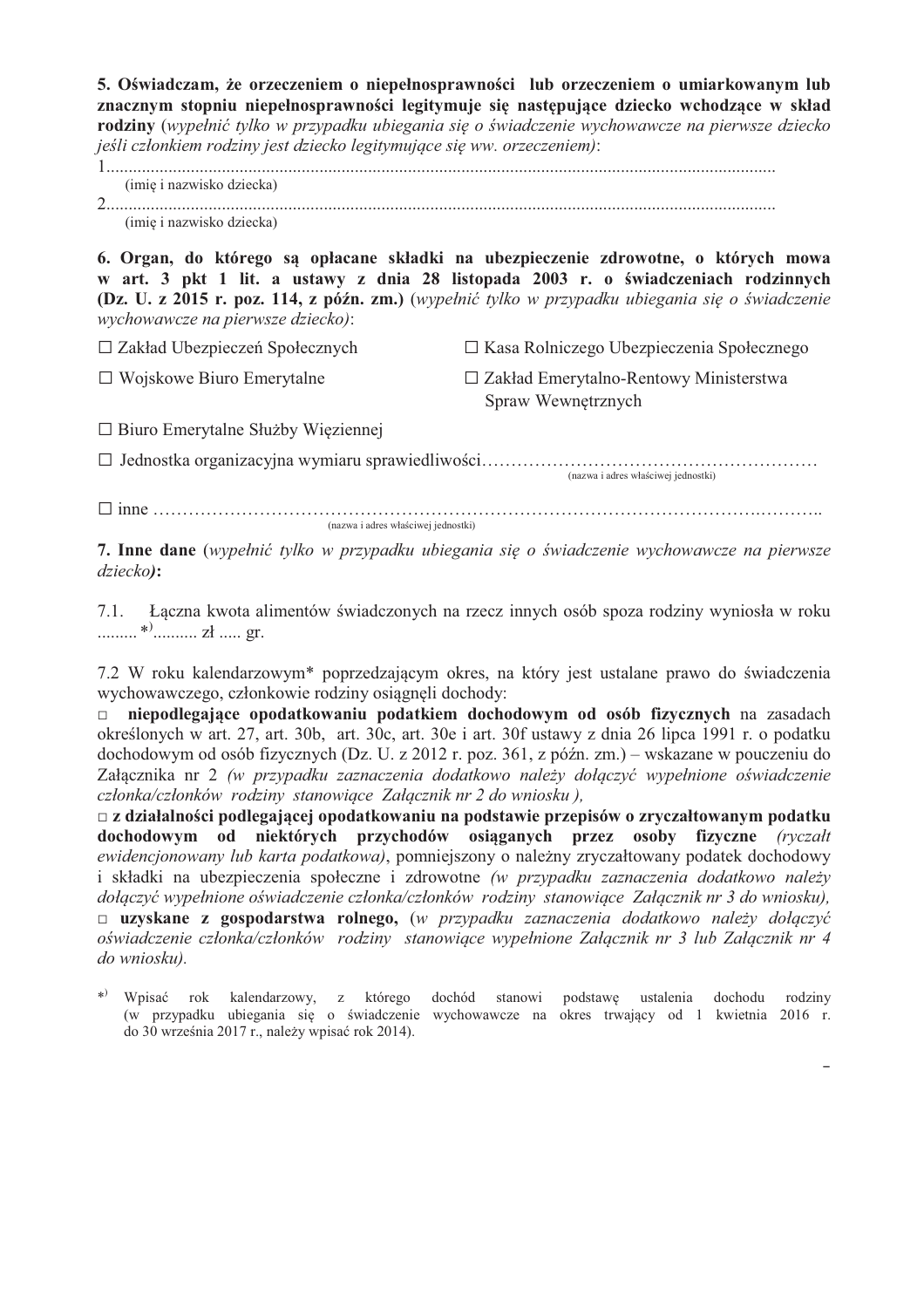Ponadto dochodem rodziny osoby ubiegającej się o świadczenie wychowawcze na pierwsze dziecko sa przychody podlegające opodatkowaniu na zasadach określonych w art. 27, art. 30b, art. 30c, art. 30e i art. 30f ustawy z dnia 26 lipca 1991 r. o podatku dochodowym od osób fizycznych, pomniejszone o koszty uzyskania przychodu, należny podatek dochodowy od osób fizycznych, składki na ubezpieczenia społeczne niezaliczone do kosztów uzyskania przychodu oraz składki na ubezpieczenie zdrowotne - dane o tych dochodach organ uzyskuje samodzielnie.

#### $7.3.$ Informacja na temat sytuacji zwiazanych z uzyskaniem lub utrata dochodu (wypełnić tylko w przypadku ubiegania się o świadczenie wychowawcze na pierwsze dziecko):

W roku kalendarzowym poprzedzającym okres, na który jest ustalane prawo do świadczenia wychowawczego. lub po tym roku:

#### $\Box$  nastapiła utrata przez członka rodziny dochodu\*\*).

 $\Box$  nie nastąpiła utrata przez członka rodziny dochodu.

W roku kalendarzowym poprzedzającym okres, na który jest ustalane prawo do świadczenia wychowawczego. lub po tym roku:

### $\Box$  nastapiło uzyskanie przez członka rodziny dochodu\*\*\*).

#### $\Box$  nie nastapiło uzyskanie przez członka rodziny dochodu.

- \*\*) Utrata dochodu, zgodnie z art. 2 pkt 19 ustawy z dnia 11 lutego 2016 r. o pomocy państwa w wychowywaniu dzieci (Dz. U. poz. 195), oznacza utratę dochodu spowodowaną:
	- uzyskaniem prawa do urlopu wychowawczego,
	- utratą prawa do zasiłku lub stypendium dla bezrobotnych,  $\equiv$
	- utrata zatrudnienia lub innei pracy zarobkowej.  $\equiv$
	- utrata zasiłku przedemerytalnego lub świadczenia przedemerytalnego, nauczycielskiego świadczenia kompensacyjnego, a także emerytury lub renty, renty rodzinnej lub renty socjalnej,
	- wyrejestrowaniem pozarolniczej działalności gospodarczej lub zawieszeniem jej wykonywania w rozumieniu art. 14a ust. 1d ustawy z dnia 2 lipca 2004 r. o swobodzie działalności gospodarczej (Dz. U. z 2015 r. poz. 584, z  $p\acute{o}zn. zm.).$
	- utrata zasiłku chorobowego, świadczenia rehabilitacyjnego lub zasiłku macierzyńskiego, przysługujących po utracie zatrudnienia lub innei pracy zarobkowei.
	- utratą zasądzonych świadczeń alimentacyjnych w związku ze śmiercią osoby zobowiązanej do tych świadczeń lub utratą świadczeń pieniężnych wypłacanych w przypadku bezskuteczności egzekucji alimentów w związku ze śmiercią osoby zobowiązanej do świadczeń alimentacyjnych,
	- utratą świadczenia rodzicielskiego,
	- utratą zasiłku macierzyńskiego, o którym mowa w przepisach o ubezpieczeniu społecznym rolników,
	- utrata stypendium doktoranckiego określonego w art. 200 ust. 1 ustawy z dnia 27 lipca 2005 r. Prawo o szkolnictwie wyższym (Dz. U. z 2012 r. poz. 572, z późn. zm.).

\*\*\*) Uzyskanie dochodu, zgodnie z art. 2 pkt 20 ustawy z dnia 11 lutego 2016 r. o pomocy państwa w wychowywaniu, oznacza uzyskanie dochodu spowodowane:

- zakończeniem urlopu wychowawczego,
- uzyskaniem prawa do zasiłku lub stypendium dla bezrobotnych,
- uzyskaniem zatrudnienia lub innej pracy zarobkowej,
- uzyskaniem zasiłku przedemerytalnego lub świadczenia przedemerytalnego, nauczycielskiego świadczenia kompensacyjnego, a także emerytury lub renty, renty rodzinnej lub renty socjalnej,
- rozpoczęciem pozarolniczej działalności gospodarczej lub wznowieniem jej wykonywania po okresie zawieszenia w rozumieniu art. 14a ust. 1d ustawy z dnia 2 lipca 2004 r. o swobodzie działalności gospodarczej,
- uzyskaniem zasiłku chorobowego, świadczenia rehabilitacyjnego lub zasiłku macierzyńskiego, przysługujących po utracie zatrudnienia lub innej pracy zarobkowej,
- uzyskaniem świadczenia rodzicielskiego,
- uzyskaniem zasiłku macierzyńskiego, o którym mowa w przepisach o ubezpieczeniu społecznym rolników,
- uzyskaniem stypendium doktoranckiego określonego w art. 200 ust. 1 ustawy z dnia 27 lipca 2005 r. Prawo o szkolnictwie wyższym.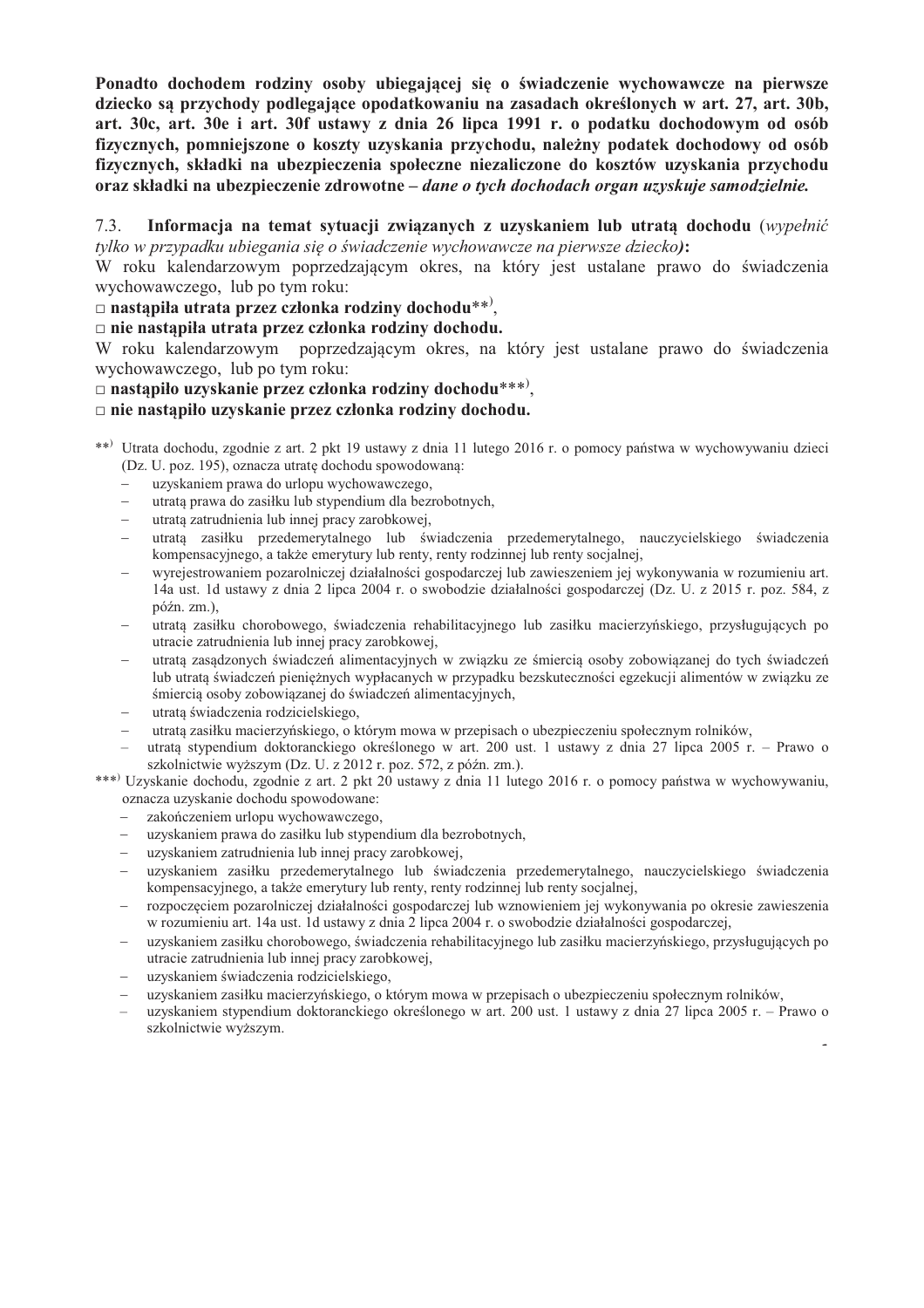## Cześć II

# Oświadczenie dotyczące ustalenia prawa do świadczenia wychowawczego na dziecko

Oświadczam, że:

- powyższe dane są prawdziwe,
- zapoznałam/zapoznałem się z warunkami uprawniającymi do świadczenia wychowawczego,
- na dziecko/dzieci, na które ubiegam sie o świadczenie wychowawcze, nie jest pobierane w tej lub innej instytucji świadczenie wychowawcze,
- pełnoletnie dziecko/dzieci, na które ubiegam się o świadczenie wychowawcze, nie jest/nie sa uprawnione do świadczenia wychowawczego na własne dziecko,
- dziecko/dzieci, na które ubiegam się o świadczenie wychowawcze nie pozostaje/nie pozostają w związku małżeńskim ani nie zostało/nie zostały umieszczone w pieczy zastępczej, instytucji zapewniającej całodobowe utrzymanie, tj. domu pomocy społecznej, młodzieżowym ośrodku wychowawczym, schronisku dla nieletnich, zakładzie poprawczym, areszcie śledczym, zakładzie karnym, a także szkole wojskowej lub innej szkole, jeżeli instytucje te zapewniają nieodpłatne pełne utrzymanie,
- członkowi rodziny nie przysługuje na dziecko świadczenie wychowawcze lub świadczenie o charakterze podobnym do świadczenia wychowawczego za granicą lub przepisy o koordynacji systemów zabezpieczenia społecznego lub dwustronne umowy międzynarodowe o zabezpieczeniu społecznym stanowią, że przysługujące za granicą świadczenie nie wyłącza prawa do takiego świadczenia na podstawie ustawy,

 $\Box$  nie przebywam poza granicami Rzeczypospolitej Polskiej\*<sup>)</sup> w państwie, w którym mają zastosowanie przepisy o koordynacji systemów zabezpieczenia społecznego\*\*),

□ przebywam poza granicami Rzeczypospolitej Polskiej\*<sup>)</sup> w państwie, w którym mają zastosowanie przepisy o koordynacji systemów zabezpieczenia społecznego\*\*),

 $\Box$  członek mojej rodziny, w rozumieniu art. 2 pkt 16 ustawy z dnia 11 lutego 2016 r. o pomocy państwa w wychowywaniu dzieci, nie przebywa poza granicami Rzeczypospolitej Polskiej<sup>\*</sup> w państwie, w którym mają zastosowanie przepisy o koordynacji systemów zabezpieczenia społecznego $**$ ).

 $\Box$  członek mojej rodziny, w rozumieniu art. 2 pkt 16 ustawy z dnia 11 lutego 2016 r. o pomocy państwa w wychowywaniu dzieci, przebywa poza granicami Rzeczypospolitej Polskiej\*<sup>)</sup> w państwie, w którym mają zastosowanie przepisy o koordynacji systemów zabezpieczenia społecznego\*\*).

- $*)$ Nie dotyczy wyjazdu lub pobytu turystycznego, leczniczego lub zwiazanego z podjęciem przez dziecko kształcenia poza granicami Rzeczypospolitej Polskiej.
- $*$ Przepisy o koordynacji systemów zabezpieczenia społecznego mają zastosowanie na terenie: Austrii, Belgii, Chorwacji, Danii, Finlandii, Francji, Grecji, Hiszpanii, Holandii, Irlandii, Luksemburga, Niemiec, Portugalii, Szwecji, Włoch, Wielkiej Brytanii, Cypru, Czech, Estonii, Litwy, Łotwy, Malty, Polski, Słowacji, Słowenii, Węgier, Bułgarii, Rumunii, Norwegii, Islandii, Liechtensteinu, Szwajcarii.

W przypadku zmian mających wpływ na prawo do świadczenia wychowawczego, w szczególności zaistnienia okoliczności wymienionych w oświadczeniu, uzyskania dochodu lub wystąpienia innych okoliczności mających wpływ na prawo do świadczenia wychowawczego, w tym związanych z koniecznością ponownego ustalenia prawa do tego świadczenia na podstawie art. 7 ust. 1-4 ustawy z dnia 11 lutego 2016 r. o pomocy państwa w wychowywaniu dzieci, osoba ubiegająca się jest obowiązana niezwłocznie powiadomić o tych zmianach podmiot realizujący świadczenie wychowawcze.

Niepoinformowanie organu właściwego prowadzącego postępowanie w sprawie świadczenia wychowawczego o zmianach, o których mowa powyżej, może skutkować powstaniem nienależnie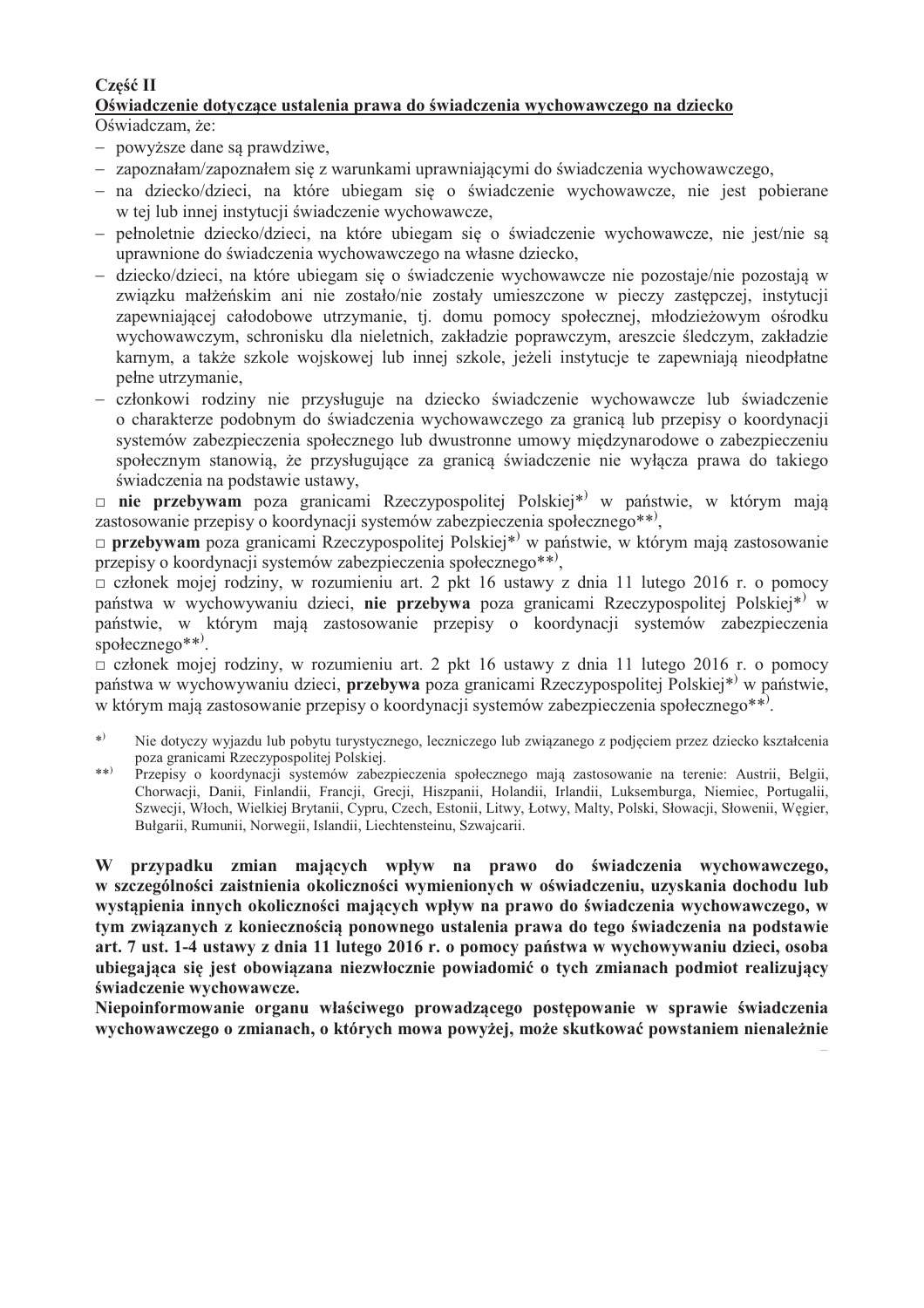### pobranego świadczenia wychowawczego, a w konsekwencji – koniecznością jego zwrotu wraz z odsetkami ustawowymi za opóźnienie.

Obowiązek informowania o zmianach w sytuacji dochodowej rodziny, w szczególności uzyskania dochodu, dotyczy wyłącznie osób ubiegających się/otrzymujących świadczenie wychowawcze na pierwsze dziecko.

Proszę o wpłatę świadczenia wychowawczego na następujący nr rachunku bankowego

| W |  |  |  |  |  |  |  |  |  |  |  |  |  |  |  |  |  |  |
|---|--|--|--|--|--|--|--|--|--|--|--|--|--|--|--|--|--|--|

(nazwa banku)

Do wniosku dołaczam następujące dokumenty (oświadczenia są także dokumentami):

- 1)
- $2)$
- $3)$
- $4)$

#### Pouczenie

Na podstawie art. 4 ust. 2 ustawy z dnia 11 lutego 2016 r. o pomocy państwa w wychowywaniu dzieci (Dz. U. poz. 195) świadczenie wychowawcze przysługuje: matce, ojcu, opiekunowi faktycznemu dziecka (opiekun faktyczny dziecka to osoba faktycznie opiekująca sie dzieckiem, jeżeli wystąpiła z wnioskiem do sądu opiekuńczego o przysposobienie dziecka) albo opiekunowi prawnemu dziecka.

### Świadczenie wychowawcze przysługuje:

- 1) obywatelom polskim,
- 2) cudzoziemcom:
- a) do których stosuje się przepisy o koordynacji systemów zabezpieczenia społecznego,
- b) jeżeli wynika to z wiążących Rzeczpospolitą Polską dwustronnych umów międzynarodowych o zabezpieczeniu społecznym,
- c) przebywającym na terytorium Rzeczypospolitej Polskiej na podstawie zezwolenia na pobyt czasowy udzielonego w związku z okolicznościami, o których mowa w art. 127 ustawy z dnia 12 grudnia 2013 r. o cudzoziemcach (Dz. U. poz. 1650, z późn. zm.), jeżeli zamieszkuja z członkami rodzin na terytorium Rzeczypospolitej Polskiej.
- d) posiadającym kartę pobytu z adnotacją "dostęp do rynku pracy", jeżeli zamieszkują z członkami rodzin na terytorium Rzeczypospolitej Polskiej, z wyłączeniem obywateli państw trzecich, którzy uzyskali zezwolenie na pracę na terytorium państwa członkowskiego na okres nieprzekraczający sześciu miesięcy, obywateli państw trzecich przyjętych w celu podjęcia studiów oraz obywateli państw trzecich, którzy mają prawo do wykonywania pracy na podstawie wizy.

Świadczenie wychowawcze przysługuje do dnia ukończenia przez dziecko 18. roku życia (art. 4 ust. 3 ustawy z dnia 11 lutego 2016 r. o pomocy państwa w wychowywaniu dzieci).

Prawo do świadczenia wychowawczego przysługuje osobom, o których mowa w pkt 1 i 2, jeżeli zamieszkują na terytorium Rzeczypospolitej Polskiej przez okres, w którym mają otrzymywać świadczenie wychowawcze, chyba że przepisy o koordynacji systemów zabezpieczenia społecznego lub dwustronne umowy miedzynarodowe o zabezpieczeniu społecznym stanowią inaczej.